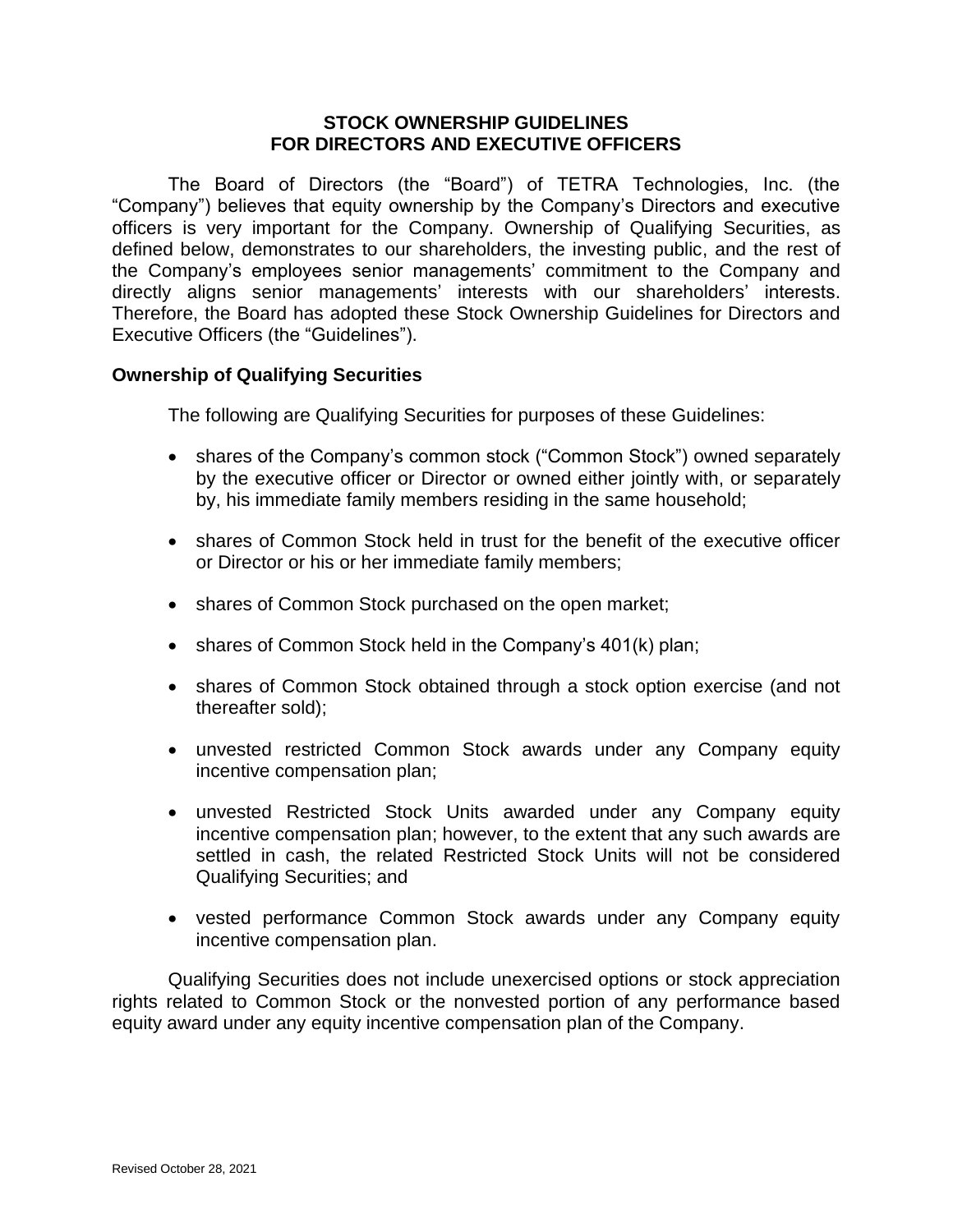#### **Stock Ownership Guidelines for Non-Employee Directors**

Each non-employee Director, including the Chairman of the Board, is required to own Qualifying Securities valued at five times his or her annual cash retainer. Directors have four years from the date of their first election to the Board to attain such levels of ownership. Compliance with the Guidelines will be calculated on the date of the Company's Annual Meeting of Stockholders each year.

For purposes of these Guidelines, (i) the Qualifying Securities owned on such date shall be deemed to have a value equal to the greater of (a) the closing price of the Common Stock on the New York Stock Exchange ("NYSE") as of the date the applicable share of Common Stock or unvested share of Common Stock underlying an award of restricted Common Stock or restricted stock units was acquired or (b) the closing price of the Common Stock on the NYSE on the day before such Annual Meeting of Stockholders. For the purpose of the preceding sentence, Common Stock shall be considered "acquired" on, (a) in the case of Common Stock purchased on the open market, the actual date of purchase, (b) in the case of Common Stock acquired through the exercise of a stock option award, the date of exercise of the award, (c) in the case of shares of restricted Common Stock or common shares underlying an award of restricted stock units, the grant date of the award, , and (d) in the case of Common Stock acquired through the vesting of a performance based award, the date of vesting.

In the event the annual cash retainer is increased or the multiple of the annual retainer is increased, the non-employee Directors will have four years from the time of increase to acquire any additional Qualifying Securities needed to meet the Guidelines based on the amount of such increase. Directors who are also executive officers shall comply with the following Guidelines.

# **Stock Ownership Guidelines for Executive Officers**

Ownership requirements for the Company's executive officers are determined as a multiple of the executive's base salary as follows:

| <b>Office</b>                  | <b>Multiple of Base Salary</b> |
|--------------------------------|--------------------------------|
| <b>Chief Executive Officer</b> | 5x                             |
| President                      | 2x                             |
| <b>Chief Operating Officer</b> | 2x                             |
| <b>Chief Financial Officer</b> | 2x                             |
| <b>Senior Vice President</b>   | 1x                             |
| <b>Vice President</b>          | 1x                             |
| <b>General Counsel</b>         | 1 X                            |

Persons who become executive officers have five years from the date of such appointment to attain such level of ownership. If a person holds more than one office, the higher multiple shall apply. The minimum number of Qualifying Securities to be held by executive officers will be calculated on the date of the Annual Meeting of Stockholders each year. For purposes of this guideline, the Qualifying Securities shall